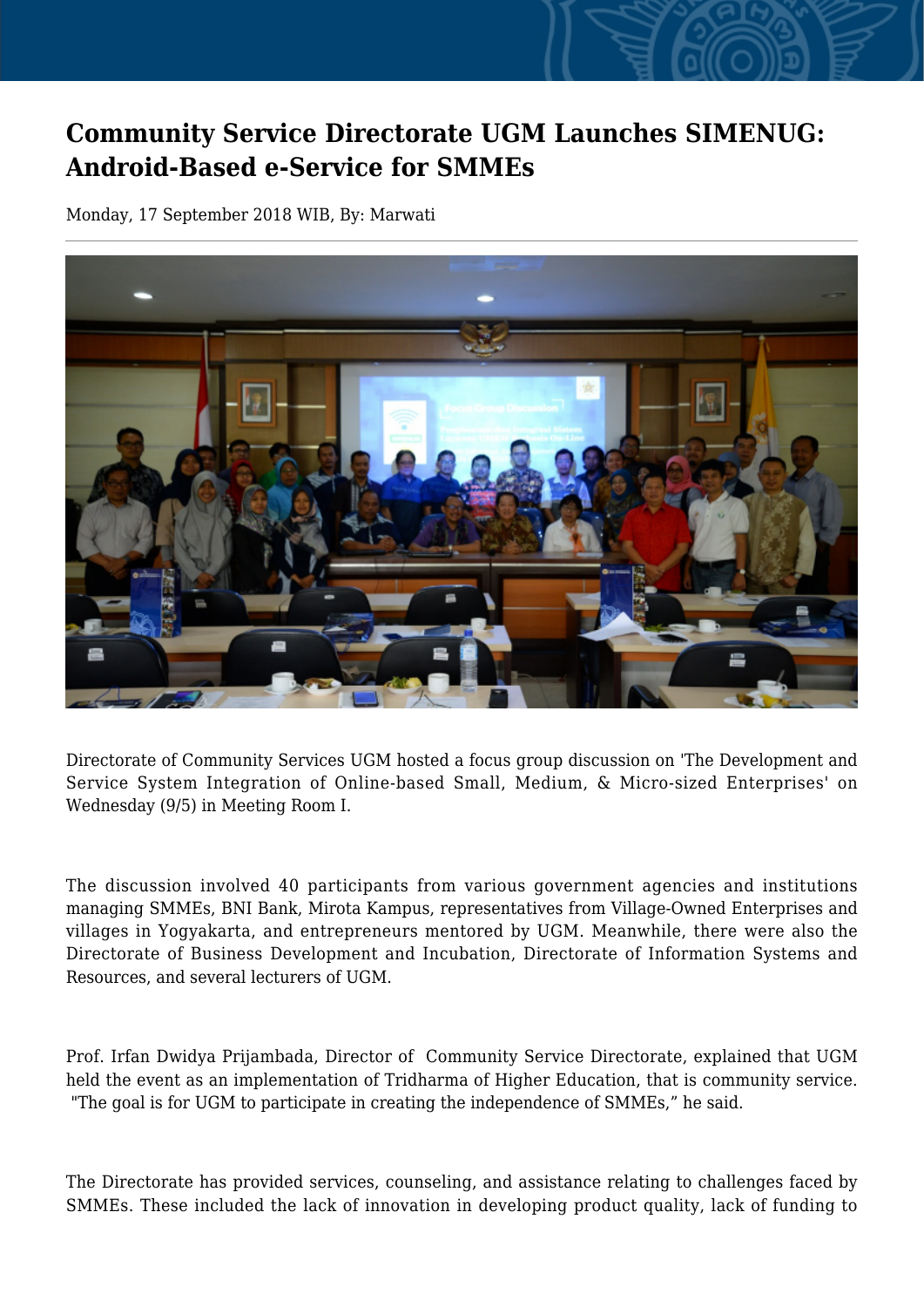

"The Penta Helix collaboration is needed between academia, business, government, finance, and society to achieve the goals of the service," stated Prof. Irfan.

Therefore, DPKM UGM developed Management Information Systems of Small, Medium, and Microsized Enterprises (SIMENUG). This system is a website and Android-based integrated service aimed for people engaged in SMMEs.

"SIMENUG is dedicated to assisting the development of SMMEs that partnered and affiliated with UGM in solving these challenges. It is UGM's commitment to carry out the principle of community service."

Irfan said that by using SIMENUG, entrepreneurs could improve their productivity and welfare because it would promote the establishment of networks and Penta Helix collaboration. Thus, the failure rate of SMMEs would decrease since its development and management roadmap have been prepared to compete with the global market.

In addition, with SIMENUG, entrepreneurs, farmers, and breeders from various regions could exchange information easily using their smartphones. It will increase their insight, knowledge, and skills in managing production process and business trading system.

According to Prof. Irfan, the initial target of developing SIMENUG is the database of all SMMEs under the guidance of UGM. It aims to allow entrepreneurs to transact with one another and promote domestic marketing and export markets.

He noted that SIMENUG was intended to answer the challenges of the Industry 4.0. "Specifically, it can also be one of the tools to realize 'one stop service in developing SMMEs as dynamic and sustainable enterprises' by UGM," he concluded.

## **Related News**

- [UGM Launches Biodiversitas App to Raise Biodiversity Awareness](http://ugm.ac.id/www.ugm.ac.id//en/news/14085-community-service-directorate-ugm-has-new-office)
- [UGM Sends 892 Students for Community Service](http://ugm.ac.id/www.ugm.ac.id//en/news/19649-ugm-community-service-kalirejo-unit-launches-a-book-experience-of-online-community-service)
- [Community Service Directorate UGM Has New Office](http://ugm.ac.id/www.ugm.ac.id//en/news/18711-higher-education-ministry-ugm-best-university-in-community-service-performance)